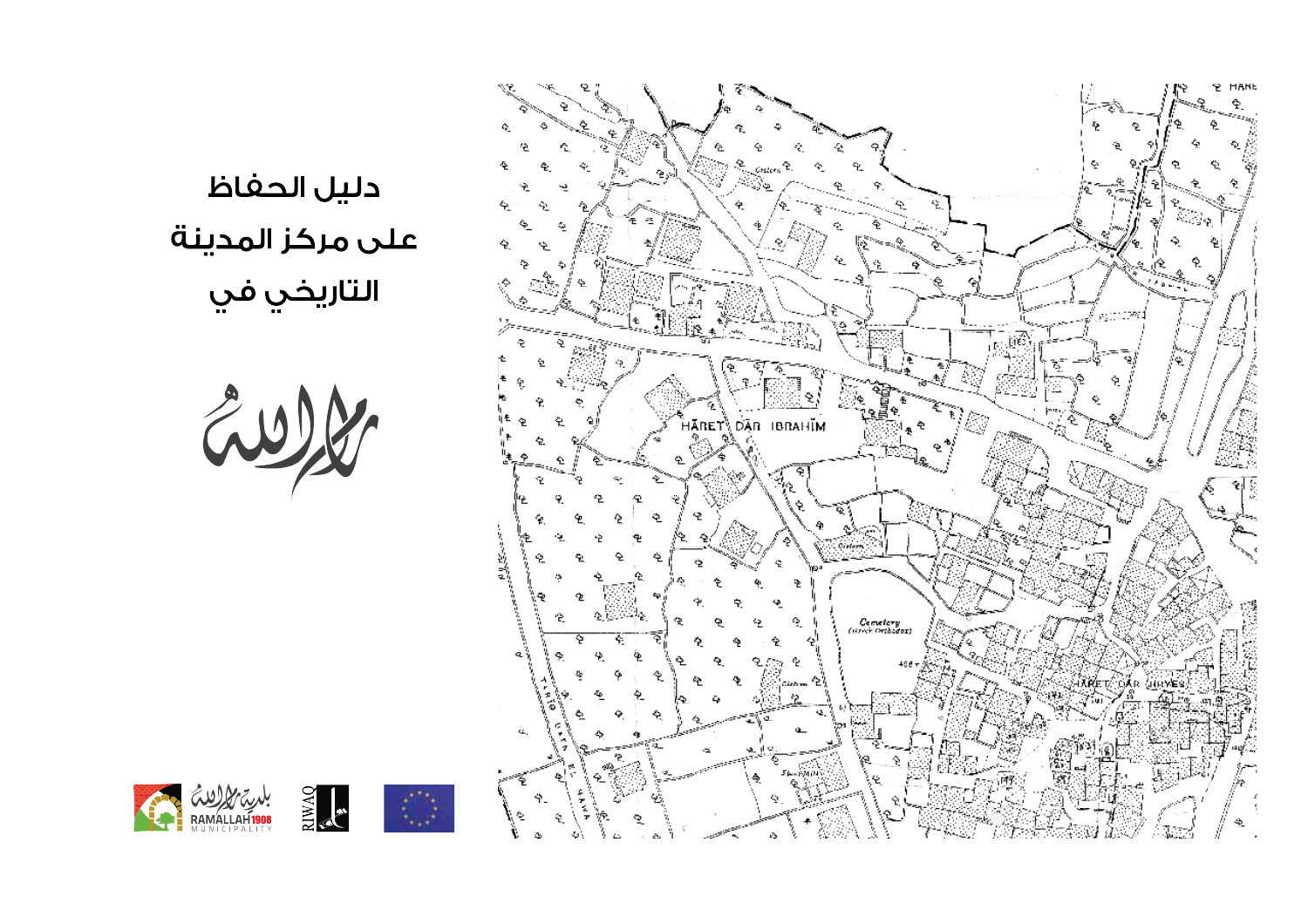# دليل الحفاظ



إياد عيسى ِ<br>لانا جودة

سلسلة رواق حول تاريخ العمارة في فلسطين

17

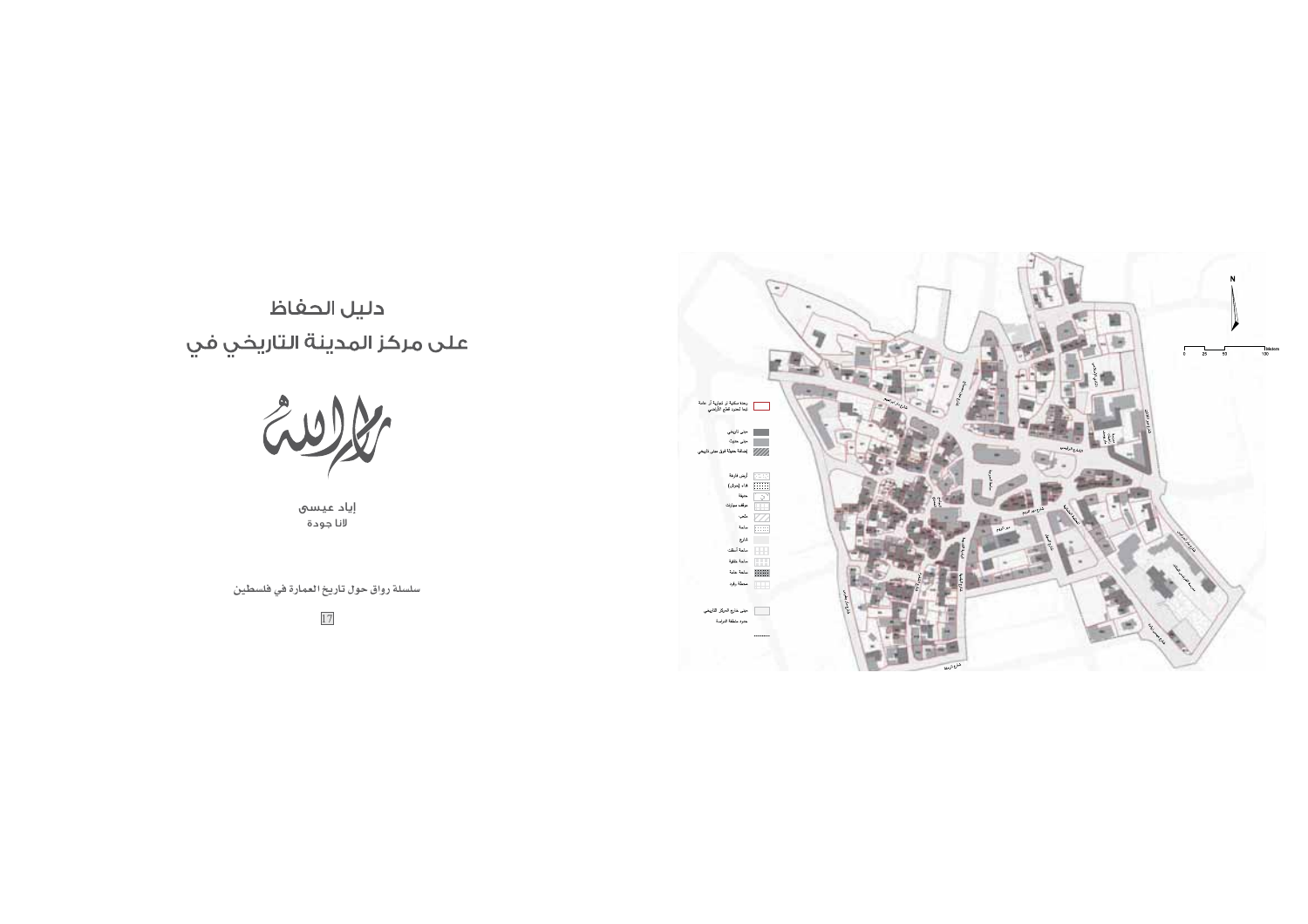



This project has been made possible with the support from the European Union (EU) - تم تمويل هذا المشروع بدعم من الاتحاد الأوروبي، من خلال اتفاقية التعاون الإظليمي في الجوار المتوسطي rins project has been made possible with the support noni the curopean onion (cb) . لم تفوين هذا المسروع بدعم من الا<br>through the Development Cooperation Instrument and Eastern Partnership Culture<br>Programme (European Neigh

> :"Consortium " Heritage for Development " شركاء مشروع "التراث من أجل التطوير" Center for Cultural Heritage Preservation, Director: Issam Juha مركز حفظ التراث الثقافي، المدير العام: م. عصام جحا Rehabimed Association, Director: Xavier Casanovas مجموعة ريهابيميد، المدير العام: د. خافيير كازانوفاس RIWAQ, Directors: Khaldun Bshara and Fida Touma رواق، المدراء: د. خلدون بشارة وم. فداء توما .<br>Project Coordination منسق المشروع: Center for Cultural Heritage Preservation, Nada Atrash مركز حفظ التراث الثقافي، م. ندى الاطرش

This project was implemented by The Center for Cultural Heritage Preservation in — قام بتنفيذ المشروع مركز حفظ التراث الثقافي في بيت لعم وبالشراكة مع مؤسسة – ريهابيميد– المشرف التقني .<br>على المشروع وكل من رواق وجمعية تقنيات التراث، بالتعاون مع بلدية بيت لحم وبلدية رام الله وبلدية السلط الكبرى. تم اعداد هذا الدليل من خلال مشروع <sup>"ا</sup>لتراث من أجل التطوير" : الاستثمار في الموارد البشرية من أجل حماية المدن التاريخية وادارتها، فام بإعداد هذا الدئيل مركز رواق. تمت طباعة هذا الدليل من خلال التمويل من الاتحاد الاوروبي. إن محتويات هذا الدليل من مسؤولية الناشر- رواق-، والآراء المنشورة هيه لا تعبر بالضرورة



دليل الحفاظ على مركز المدينة التاريخي في رام الله ليس وثيقة فانونية ولا تمتبر<br>الأسماء والحدود الواردة في الدليل دليل ملكية أو مستند رسمي يمكن أن يتداول<br>أمام الجهات الرسمية.

دار إلياس أبو فرح ( W25 ) – حي دار ابراهيم

This manual was prepared by RIWAQ. It was printed with the support of European ims manues was prepared by inverse, it was pimited. In the support of curopean<br>Union. RIWAQ is solely responsible for the contents of the matual. The material and<br>Opinions do not necessarily represent the donor's opinions بدعر مشترك من

explore was implemented by the Center for Caludar increase reservations.<br>Bethlehem (CCHP), in partnership with Rehabimed- the technical support of the<br>project, RIWAQ, and Cultech, in cooperation with Bethlehem, Ramallah, a

Salt Municipal councils. This Microsoft was possessed through the Development Instru-<br>Salt Municipal councils. This Manual was sponsored through the Development Instru-<br>ment: Capacity Building for the Protection and Manage

Disclaimer: The Manual for the Protection of the Historic Centre of Ramallah is not a legal document. The names and borders of the illustrations are not a proof of ownership and<br>cannot be used as statements or official documents in front of courthouses.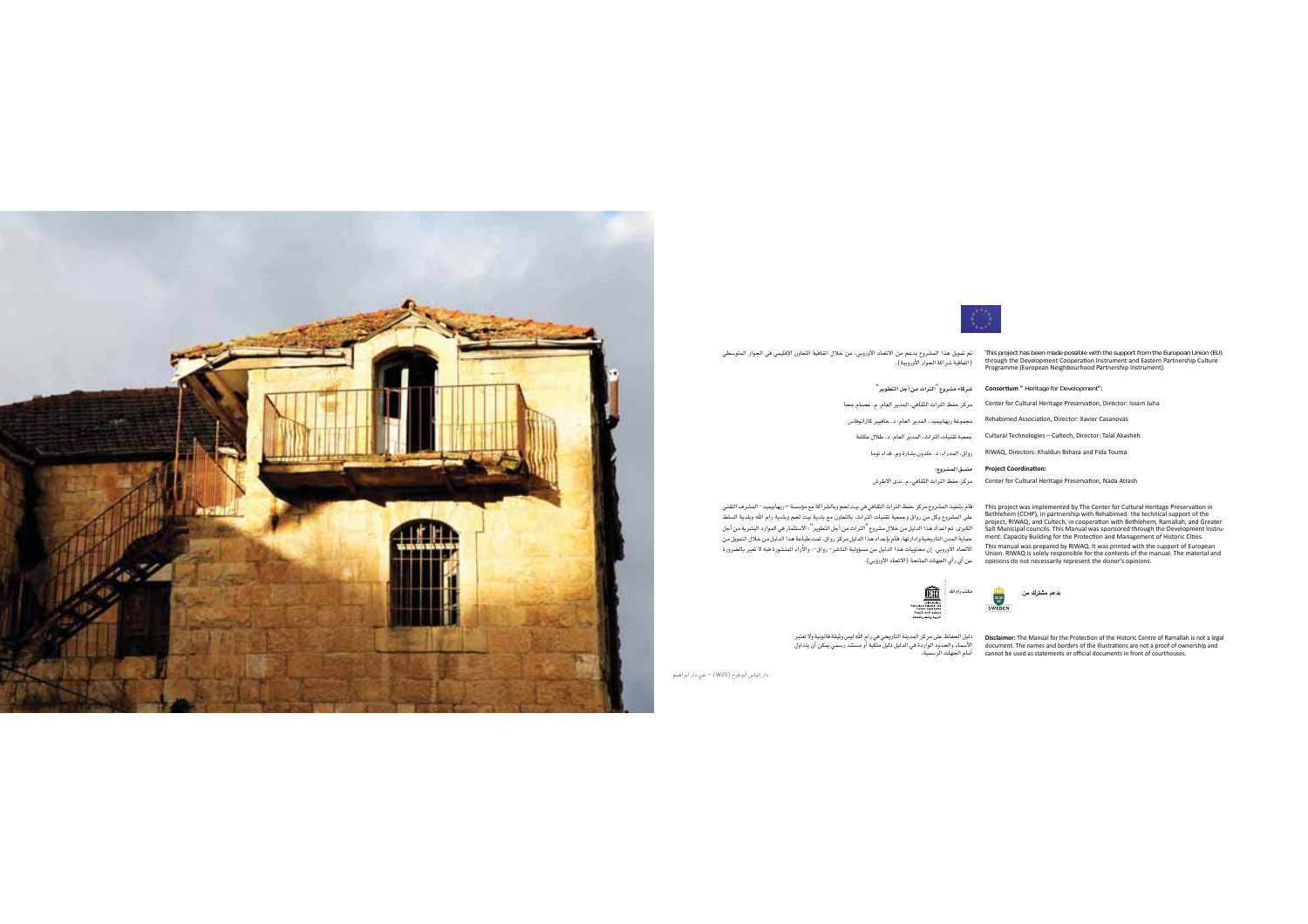## سلسلة رواق حول تاريخ العمارة في فلسطين # 17 .<br>محرر السلسلة (2010–2014): خلدون بشارة

## دليل الحفاظ على المركز التاريخي في رام الله

@ حقوق الطبع محفوظة — رواق، 2014 ISBN 978-9950-303-16-4

## الناشر : glgp ص.ب. 212، رام الله، فلسطين .<br>ماتف: 6887 2240 972 .<br>فاکس: 6986 2240 972 برید اِلکٹرونی: info@riwaq.org .<br>صفحة الكثرونية: www.riwaq.orq

## ـ<br>تأليف النص: إياد عيسى ( الفصل الأول، الثاني، الثالث والسادس)

لانا جودة (الفصل الرابع والخامس)

# الخبراء الخارجيون؛ خافيير كازانوفا .<br>أ**نظمة المعلومات الحفر افتة GIS :** أياد عسبي، وقاء البطمة، بلال دغر ة تدقيق لغوي؛ عبد الرحمن أبو شمالة التصميم الجرافيكي للدليل: أضواء للتصميم .<br>الصنور: أرشيف رواق، إلويز بولاك، مجدى حديد، ديفيد لاندس، ۔<br>جورجیو بالمیرا، مجموعة ماتسون - مکتبة الکونغرس الأمريكي، أرشيف مدرسة الفرندز

۔<br>مدیر الدلیل اِیاد عیسی .<br>منسق الدليل الأنا جودة

فريق عمل رواق الحفاظ وإعادة التأهيل إياد عيسى .<br>الحفاظ وإعادة التأهيل الأنا جودة ..<br>الحفاظ وإعادة التأهيل ًفداء توما ر.<br>مهندسة معمارية - آية الطحان مهندسة معمارية سميحة خليل مهندسة معمارية مريم الخطيب .<br>مهندسة معمارية هبة برقان مهندسة معمارية وفاء البطمة مهندسة معمارية سحر قواسمى

فريق البحث المداني والرسومات ر\_\_ .<br>مهندسة معمارية أسماء إبراهيم مهندس معماري حسام اللجار .<br>مهندس معماري محمد أبو ليدة مهندس معمارى اممدوح الفروخ ۔<br>مهندس معماری فایز شرباتی

طاقم الطلاب الداعم جامعة اللجاح أحمد مصطفى .<br>جامعة النجاح أسيل عرجة ب<br>جامعة اللجاح أنس جعارة جامعة اللجاح فيصل أبو سمرة جامعة النجاح محمد ريان .<br>جامعة بيرزيت عهد أبو الهيجا جامعة بيرزيت موسى غيظان

#### فريق عمل بلدية رام الله مهندسة معمارية دعد صيريخ مهندسة معمارية ديما مشاقى -<br>الحفاظ واعادة التأهيا - نادية حيث -مهندس معمارى عيسى الصايغ ن - جــوـــون<br>- تخطيط أسامة حامدة

فريق المباحة مساح ـ بلدية رام الله طارق قواريق مساح - بلدية رام الله حميس زنانيري ۔<br>مساح - بلدیة رام الله محمد إسماعیل .<br>مساح ـ بلدية رام الله - جواد إبر اهيم -.<br>مساح – بلدية رام الله مأمون قطارو

#### البحث الاقتصادي والاجتماعي منسقة البحث وكتابة التقرير لجلاء بركات

باجثة مبدانية إماجدة جموان .<br>ماحثة مبدائية وفاء عزة باحثة ميدانية تغريد على -<br>ب**احثة ميدانية** زاهرةبدر

# $7.4.17$

-<br>تسمى بلدية رام الله منذ زمن إلى جمل التراث المماري <u>&</u> الدينة & جوهر اهتماماتها التطويرية.

لقد عاني التراث المماري في رام الله، ككل فلسطين، من الإهمال والتدمير والتهميش. ولم يكن ذلك بممزل عن إجراءات الاحتلال وسياساته في الأراضي المحتلة ولا بمعزل عن الضغط الحضري والزحف المماري باتجاه البلدات القديمة.

تحتوى رام الله على كنزمن التراث لا يقدر بثمن، فقد اختزلت رام الله على صغرها حقبات تاريخية مهمة وهضمت محتواها وأضافت .<br>إليها تعبيرات من وحي المكان ووحي العلاقات الاجتماعية والاقتصادية. في رام الله القديمة نجد البيوت الفلاحية جنباً إلى جنب مع .<br>الفلل والقصور الفارهة ونجد المحلات التجارية جنباً إلى جنب مع المرافق الإقتصادية والعامة والمدارس والكنائس والمساجد التي .<br>تتخللها الفر اغات والساحات العامة والخاصة.

يأتى هذا الدليل كخطوة رائدة نحوتعزيز قدرات كادر بلدية رام الله بشكل خاص، والمندسين والخططين بشكل عام فج إيجاد مقاربات .<br>خلاّفة للحفاظ على الموروث الثقافي في الدينة في نفس الوقت الذي يقومون به بصياغة لغة عصرية للفضاء العام والاحتياجات .<br>الحتمسة للمدينة الناهضة.

هذا الدليل أيضاً هونتيجة شراكة مستمرة مع مركز رواق الذي لم يدخر جهداً في إطار الحفاظ على التراث المماري في رام الله بشكل خاص ويخ فلسطين بشكل عام. كما يأتي بتضافر جهود عدة داخل وخارج مجلس بلدية رام الله لتحقيق الأهداف الاستراتيجية لبلدية رام الله والنهوض بها كمركز اقتصادي وسياسي وثقافي نابض بالحياه والذي بالضرورة يهتم بالذاكرة الجمعية والعلاقات الاجتماعية ومستوى الحياة للقاطنين في أرجاء البلدة بما فيها بلدتها القديمة.

م. موسی حدید رئيس بلدية رام الله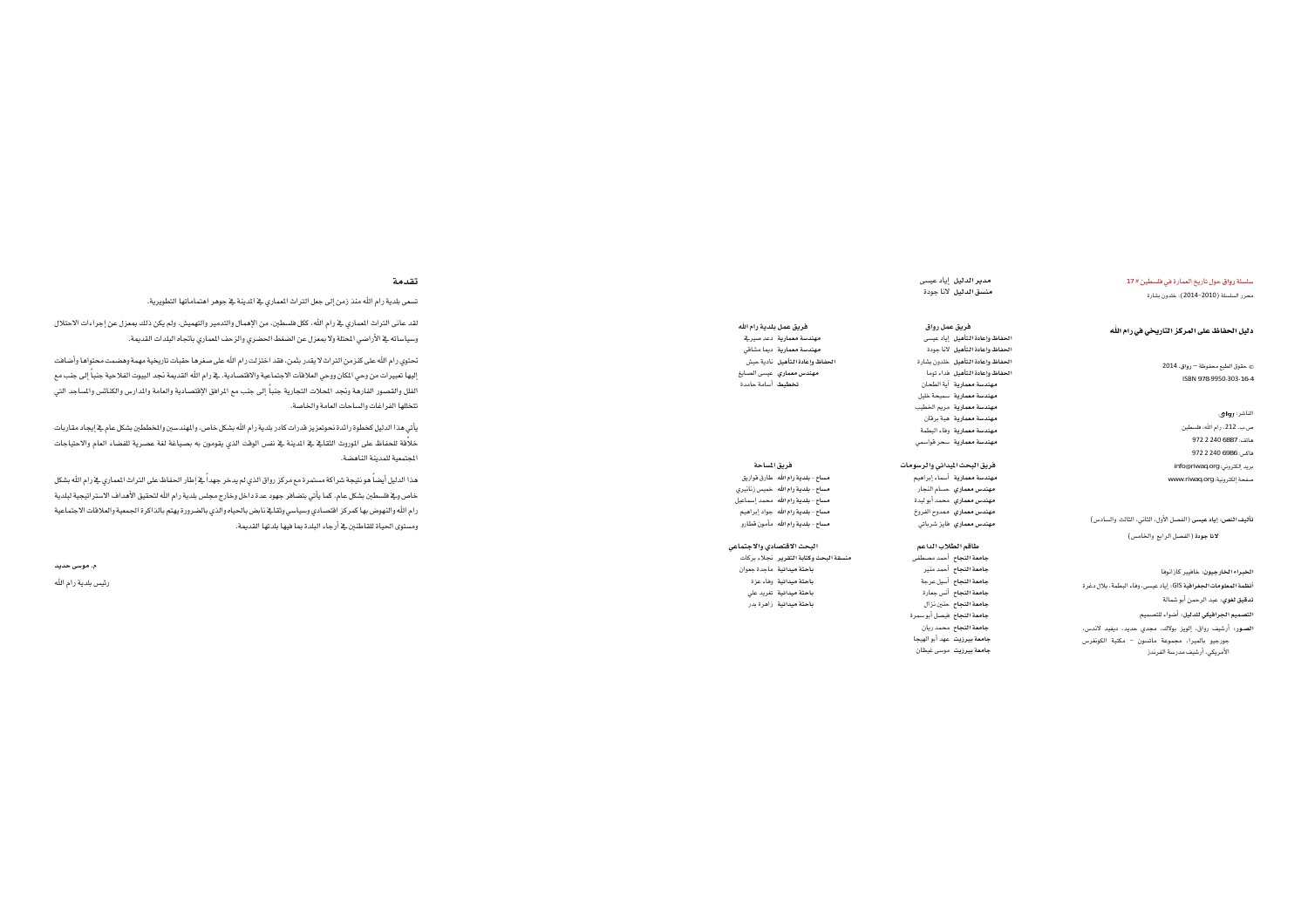# شکر

لم يكن هذا الدليل ليري النور دون دعم وإسناد وعمل وجهود شخوص ومؤسسات كثّر:

.<br>نشكر أولاً عشرات الهندسين والخططين والتطوعين والختصين الذين لم يبخلوا علينا بجهدهم وعطائهم لإنجاز الشروع على أحسن .<br>شكل، وكما قد ذكرناهم في صفحة حقوق الطبع اعتراهاً منا بأهمية دورهم ولا حاجة لذكرهم بالإسم مجدداً.

كذلك نشكر لجنة الموروث الثقافي في بلدية رام الله لعملهم الدؤوب لإقرار الخطط ووضع البلدة القديمة على سلم أولويات البلدية وضخ الجهد والمال نحو إحياء البلدة القديمة. كما نشكر مؤسسات الجنمع المدني وممثلي أهالي البلدة القديمة لمشاركتهم البناءة ـــ<br>ـــ ذهع الخطة وإقرارها. والشكر موصول الى رئيس مجلس بلدية رام الله المفدس موسى حديد ومدير البلدية السيد أحمد أبو لبن ومهندسي البلدية عدي الهندي، دعد الصيرية، ديما مشاقي، وأسامة حامدة، وعيسى الصايغ على جهودهم الخاصة فج دفع عجلة الشروع وتحويله الى واقع. كما نشكر الأستاذة المهندسة نادية حبش والدكتور حسن أبو شلبك والسيدة جانيت ميخائيل من مجلس بلدية رام الله لعملهم المباشر مع الفريق المختص لإنجاز هذا الدليل، لهم منا كل الشكر.

ولا بد من شكر شركائنا فج الشروع ونخص بالذكر منسقة الشروع الهندسة ندى الأطرش من مركز حفظ التراث فج بيت لحم والدكتورة لين فأخوري من مركز تقنيات التراث في الأردن والسيد خافير كازانوفا من ريهابيميد، على جهودهم ومعرفتهم التي سخروها لخدمة الشروع.

كذلك نشكر فرّاء الدليل وبخاصة المندسة فداء توما، ونشكر محرر اللفة العربية السيد عبد الرحمن أبو شمالة، والصورين إلويز بولاك، مجدي حديد وديفيد لاندس، ومصمم الكتاب شركة أضواء، ومدفق الوقائع التاريخية د. سميح حمودة على جهدهم الكبير لإنجاز هذا العمل.

الشكر الخاص والخالص لأهالي بلدة رام الله القديمة.

خلدون بشارة

محرر سلسلة رواق حول تاريخ العمارة فج فلسطين